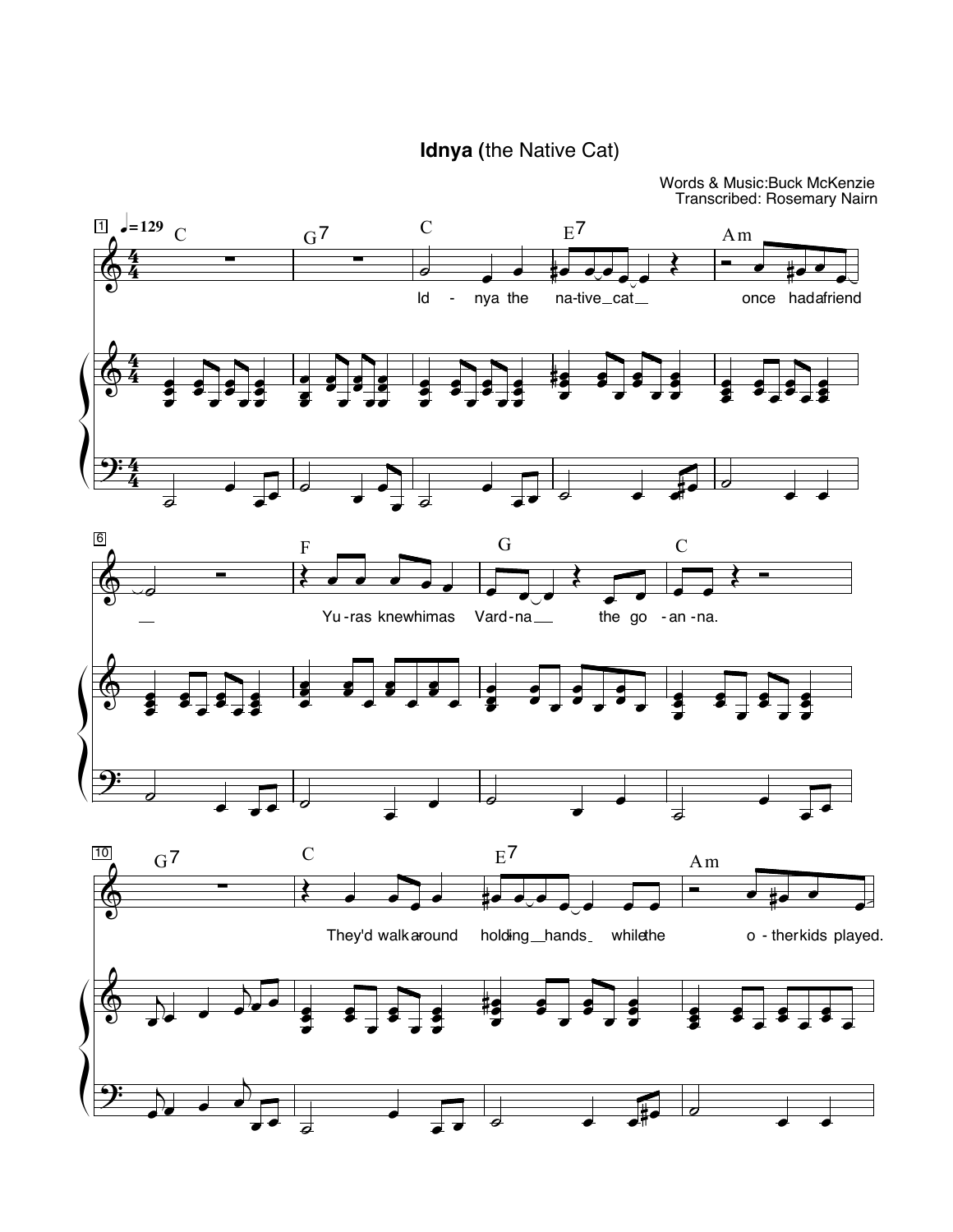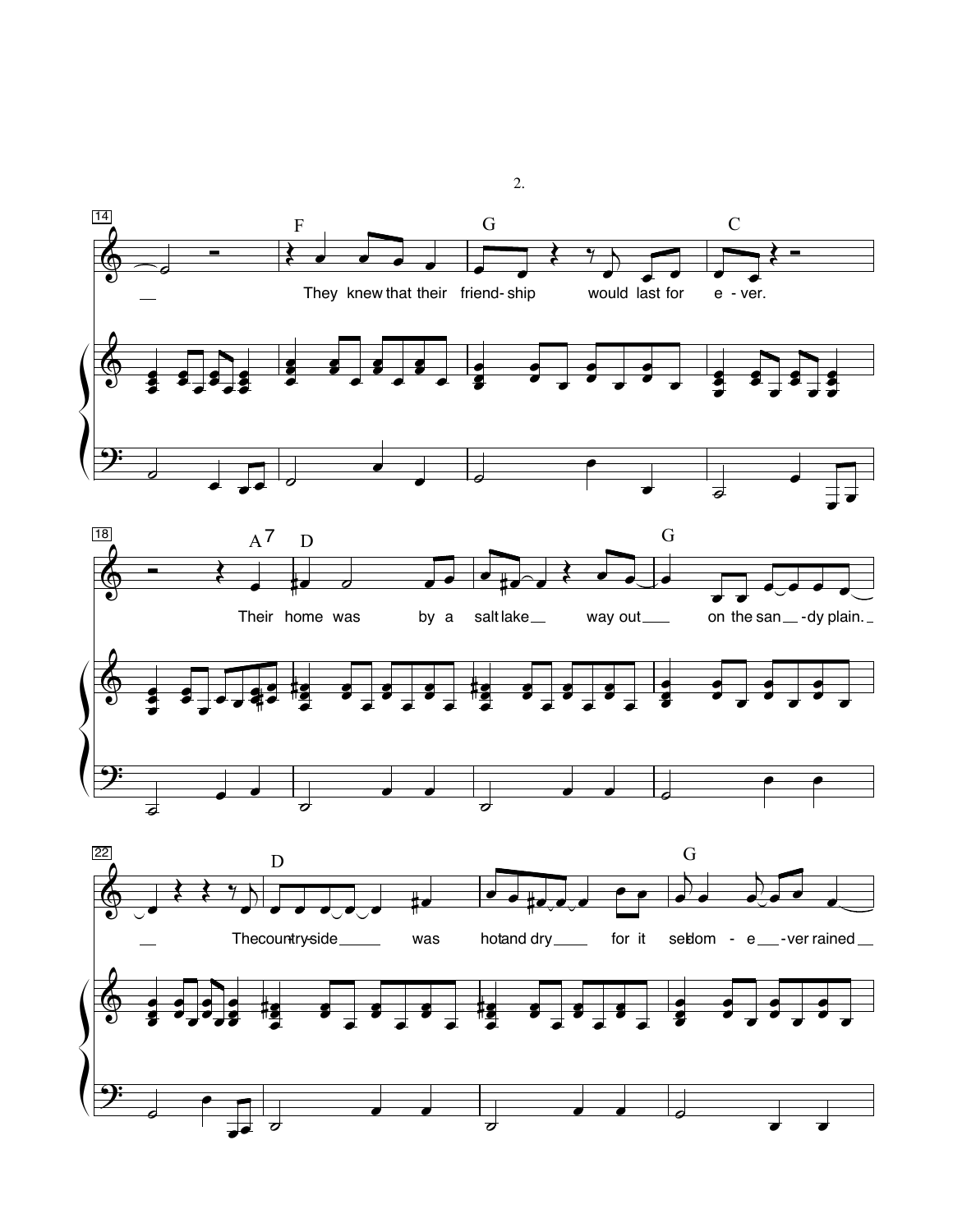

 $3.$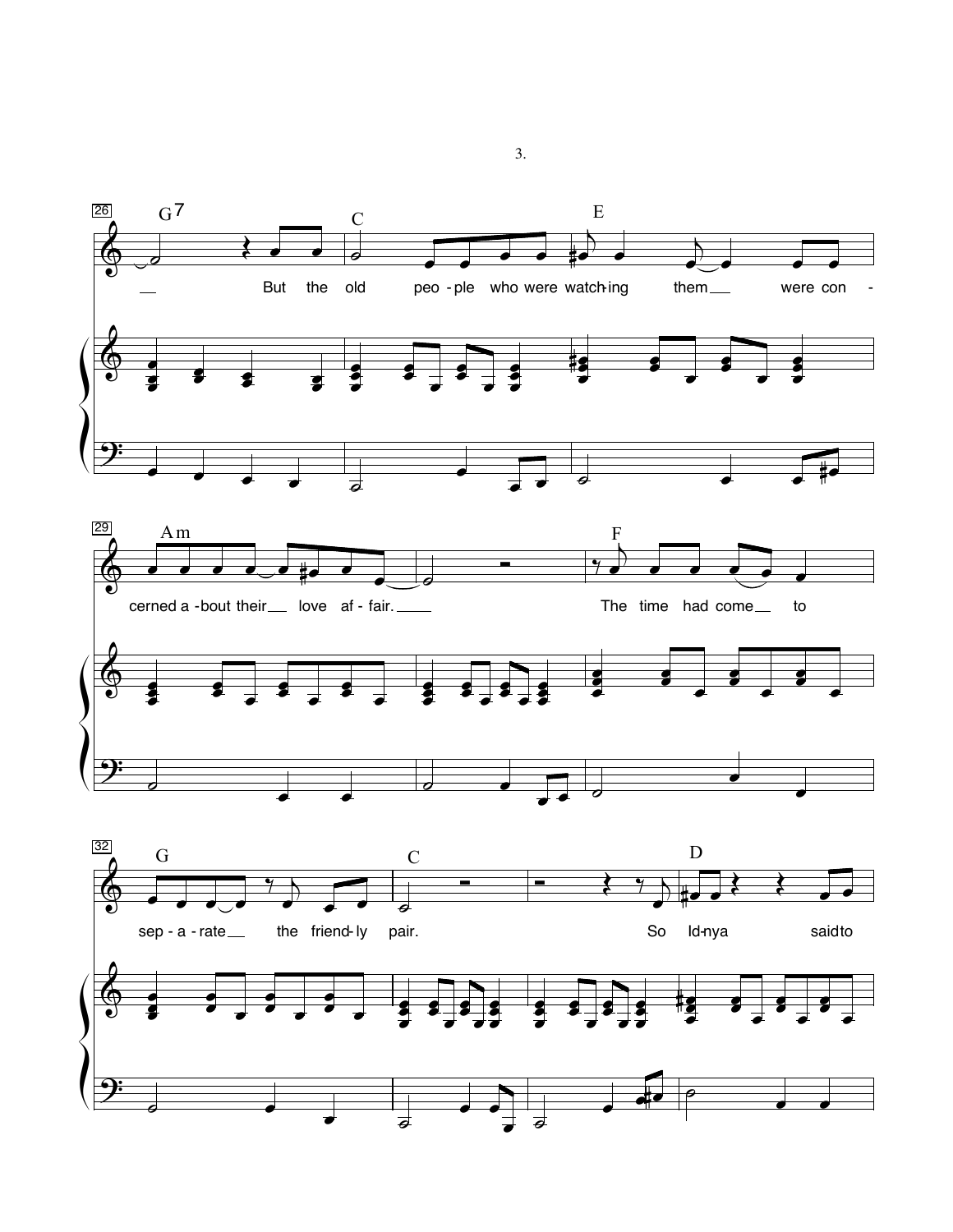

 $\overline{4}$ .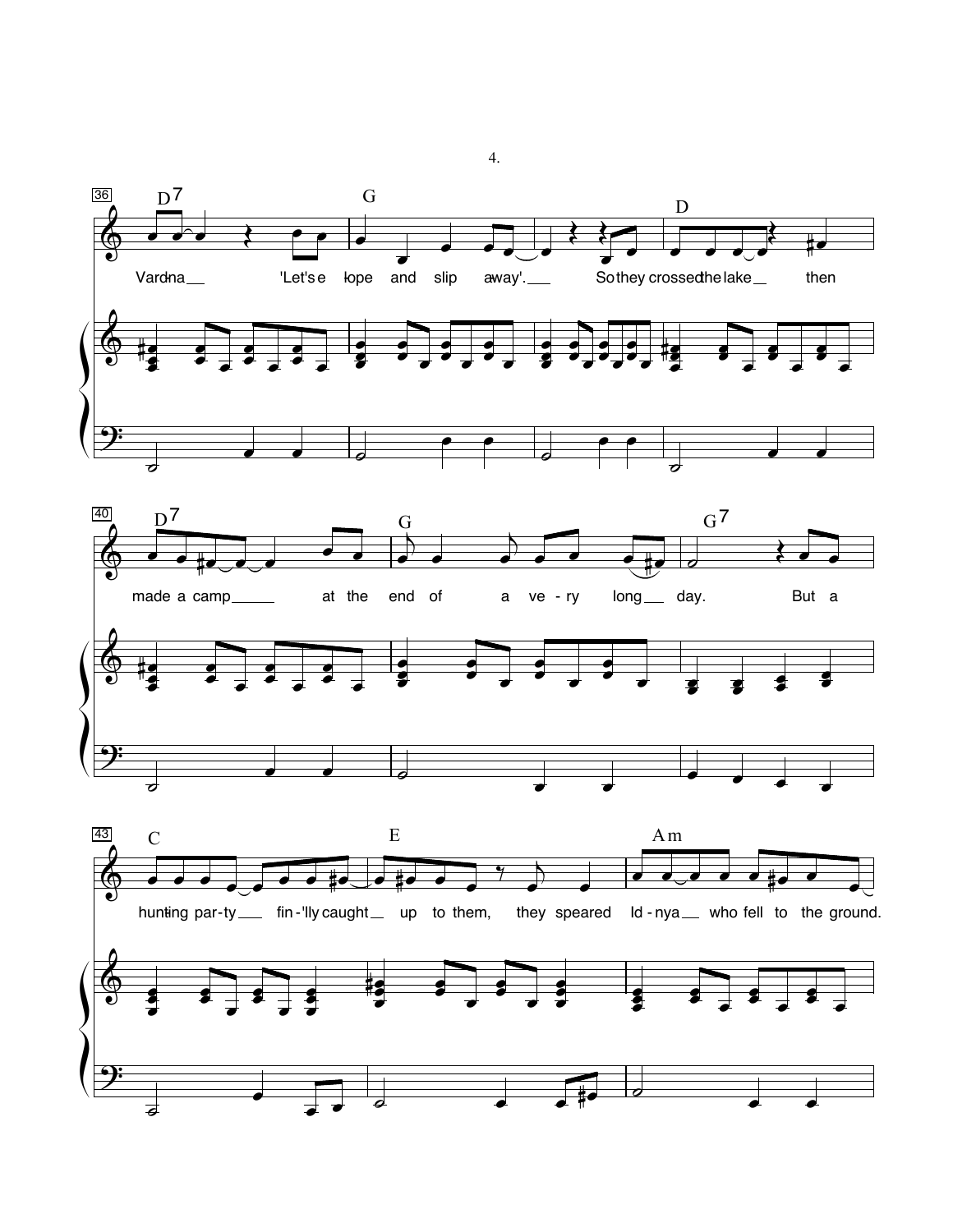





5.